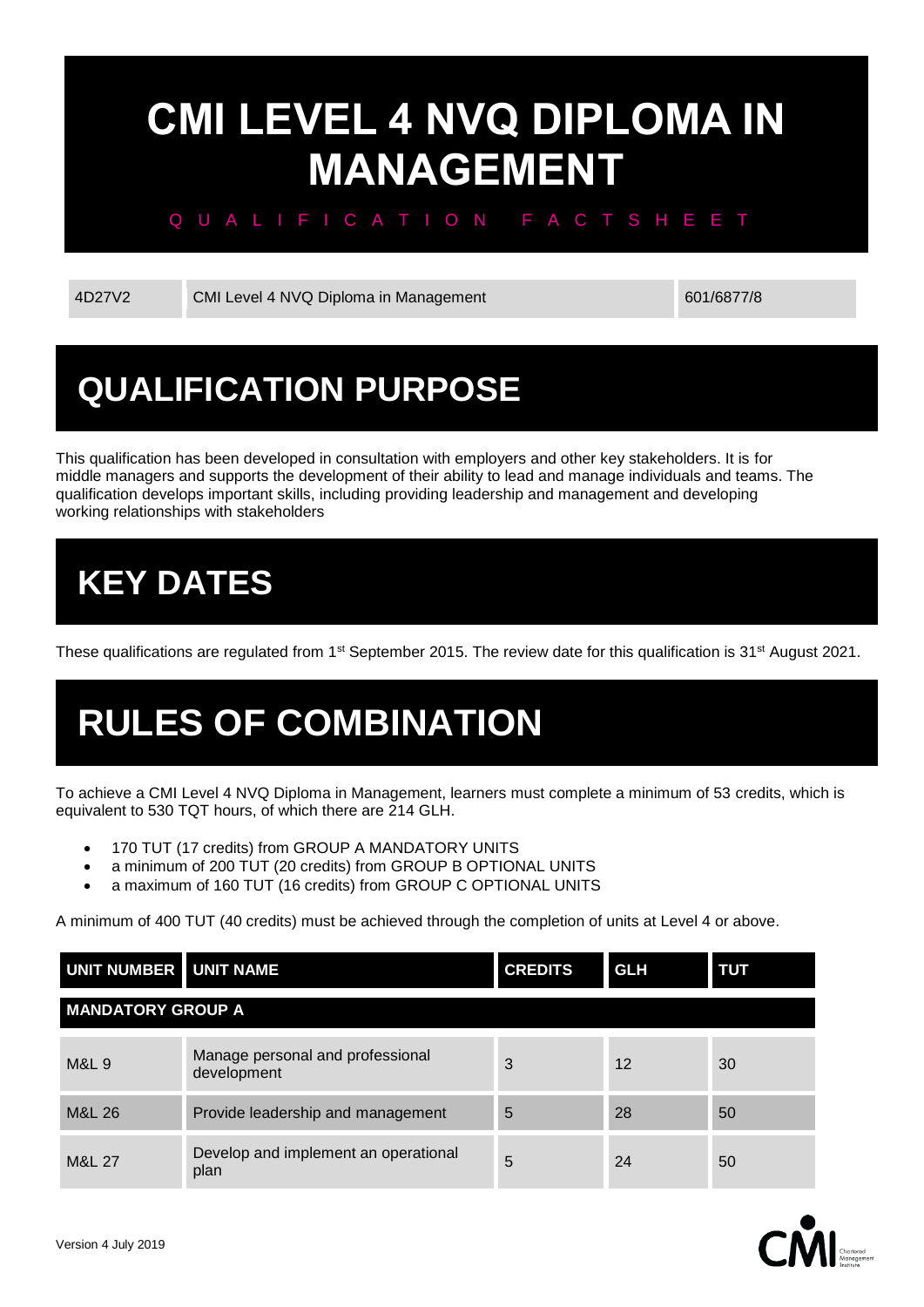| <b>M&amp;L 32</b>       | Develop working relationships with<br>stakeholders            | 4                       | 20 | 40 |  |  |  |
|-------------------------|---------------------------------------------------------------|-------------------------|----|----|--|--|--|
| <b>OPTIONAL GROUP B</b> |                                                               |                         |    |    |  |  |  |
| <b>M&amp;L 25</b>       | Develop and maintain professional<br>networks                 | 3                       | 15 | 30 |  |  |  |
| <b>M&amp;L 28</b>       | Encourage learning and development                            | 3                       | 16 | 30 |  |  |  |
| <b>M&amp;L 30</b>       | Initiate and implement operational change                     | 4                       | 19 | 40 |  |  |  |
| M&L 31                  | Discipline and grievance management                           | 3                       | 26 | 30 |  |  |  |
| M&L 33                  | Manage a tendering process                                    | $\overline{4}$          | 21 | 40 |  |  |  |
| <b>M&amp;L 34</b>       | Manage physical resources                                     | 4                       | 26 | 40 |  |  |  |
| <b>M&amp;L 35</b>       | Manage the impact of work activities on<br>the environment    | $\overline{4}$          | 30 | 40 |  |  |  |
| <b>M&amp;L 36</b>       | Prepare for and support quality audits                        | 3                       | 17 | 30 |  |  |  |
| <b>M&amp;L 37</b>       | Conduct quality audits                                        | 3                       | 21 | 30 |  |  |  |
| <b>M&amp;L 38</b>       | Manage a budget                                               | 4                       | 26 | 40 |  |  |  |
| <b>M&amp;L 40</b>       | Manage a project                                              | 7                       | 38 | 70 |  |  |  |
| <b>M&amp;L 41</b>       | Manage business risk                                          | $6\phantom{1}6$         | 27 | 60 |  |  |  |
| <b>M&amp;L 42</b>       | Manage knowledge in an organisation                           | 5                       | 34 | 50 |  |  |  |
| M&L 43                  | Recruitment, selection and induction<br>practice              | $6\phantom{1}6$         | 33 | 60 |  |  |  |
| <b>M&amp;L 44</b>       | Manage redundancy and redeployment                            | $6\phantom{1}6$         | 39 | 60 |  |  |  |
| <b>M&amp;L 10</b>       | Promote equality, diversity and inclusion in<br>the workplace | 3                       | 15 | 30 |  |  |  |
| <b>M&amp;L 11</b>       | Manage team performance                                       | $\overline{\mathbf{4}}$ | 21 | 40 |  |  |  |
| M&L 12                  | Manage individuals' performance                               | 4                       | 20 | 40 |  |  |  |
| M&L 13                  | Manage individuals' development in the<br>workplace           | 3                       | 10 | 30 |  |  |  |
| <b>M&amp;L 14</b>       | Chair and lead meetings                                       | 3                       | 10 | 30 |  |  |  |
| <b>M&amp;L 16</b>       | Encourage innovation                                          | $\overline{4}$          | 14 | 40 |  |  |  |
| M&L 17                  | Manage conflict within a team                                 | 5                       | 25 | 50 |  |  |  |
| <b>M&amp;L 18</b>       | Procure products and/or services                              | 5                       | 35 | 50 |  |  |  |